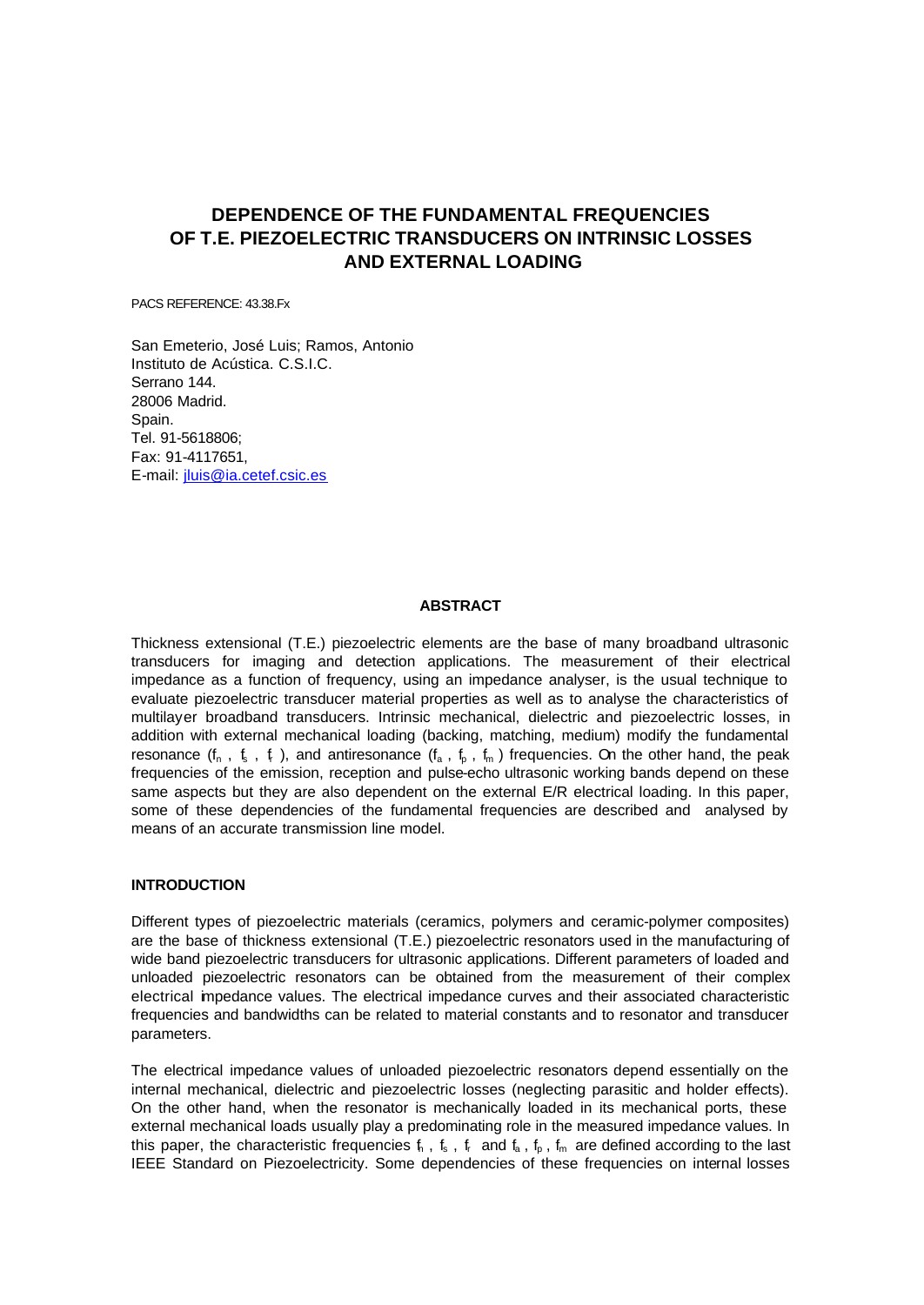and external mechanical loads, as well as a general procedure for their evaluation, are here presented.

In ultrasonic pulse-echo applications, broadband piezoelectric transducers are driven by electrical "spikes" in order to radiate short ultrasonic pulses into the propagation medium which, after some reflection on mechanical impedance discontinuities, are received by the same emitter transducer. The Fourier transforms of the emitted and received ultrasonic pulses determine the working ultrasonic bands. In this paper, some dependencies, on the electrical and mechanical loads, of the peak frequencies of the emission, reception and pulse-echo working bands are also presented.

# **ONE-DIMENSIONAL MODELS, ELECTRICAL INPUT IMPEDANCE AND CHARACTERISTIC FREQUENCIES**

One-dimensional modelling of broadband T.E. piezoelectric transducers has shown a good accuracy in the prediction of the overall performance of the transducers. From the piezoelectric constitutive equations, elastic wave propagation equations, and mechanical and electrical boundary conditions, bearing in mind that broadband T.E. piezoelectric transducers have the rare acoustic port closed with an attenuating material ("backing"), a 3x3 electromechanical matrix can be obtained. This electromechanical matrix relates the magnitudes present at the front mechanical port (force  $F<sub>L</sub>$  and velocity  $\gamma$  of the radiating surface) with the magnitudes present at the electrical port (Voltage V and intensity I across the transducer electrodes). Using the classical electromechanical analogies (mechanical force/electrical voltage, and velocity/electrical intensity) different electrical equivalent circuits can be derived from this electromechanical matrix, such as Mason, Redwood, KLM, or the approximate Butterworth-Van Dyke circuit. The KLM model [1] is used in this work for the evaluation of working ultrasonic bands in emission, reception and pulseecho under different electrical loading conditions.

Either from the electromechanical matrix or from the exact one-dimensional equivalent circuits, an analytical expression can be obtained for the electrical input impedance of the piezoelectric transducer:

$$
Z_{in}(\mathbf{w}) = \frac{1}{j \mathbf{w} C_0^S} \left( 1 - \frac{k_+^2}{g} \frac{2Z_0^2 (1 - \cos \mathbf{g}) - j(Z_L + Z_B) Z_0 \text{seng}}{(Z_0^2 + Z_L Z_B) \text{seng} - j(Z_L + Z_B) Z_0 \cos \mathbf{g}} \right)
$$

In the most general case, the material constants involved in the clamped capacitance  $\mathsf{C}_0^{\textsf{S}}$ , the electromechanical coupling coefficient  $k_t$ , the propagation constant  $\gamma$ , and the characteristic impedance of the piezoelectric material  $Z_0$ , will be complex in order to account for the internal mechanical, dielectric and piezoelectric losses. The mechanical loads are represented by the characteristic impedances of the backing material  $Z_B$  and the irradiated media  $Z_L$ .

The internal losses of the piezoelectric unloaded transducer ( $Z_B = Z_1 = 0$ ), are neglected in the majority of studies. This is an adequate assumption for many traditional applications of piezoelectric materials (i.e. quartz), but it is not adequate for broadband piezoelectric transducer elements. When these internal losses are neglected, there are only two frequencies of interest around an isolated resonance, the resonance frequency  $f$  at which the electrical impedance becomes zero, and the antiresonance frequency  $\oint$  at which the impedance becomes infinite. These ideal frequencies are defined in [2] as:

- $f_1$ : lower critical frequency, maximum admittance (lossless)
- $f<sub>2</sub>$ : upper critical frequency, maximum impedance (lossless)

When internal losses are taken into account, there are three frequencies of interest near the admittance maximum:

- f<sub>s</sub>: Frequency of maximum conductance
- $f_n$ : Frequency of minimum impedance
- fr : Resonance frequency (zero susceptance)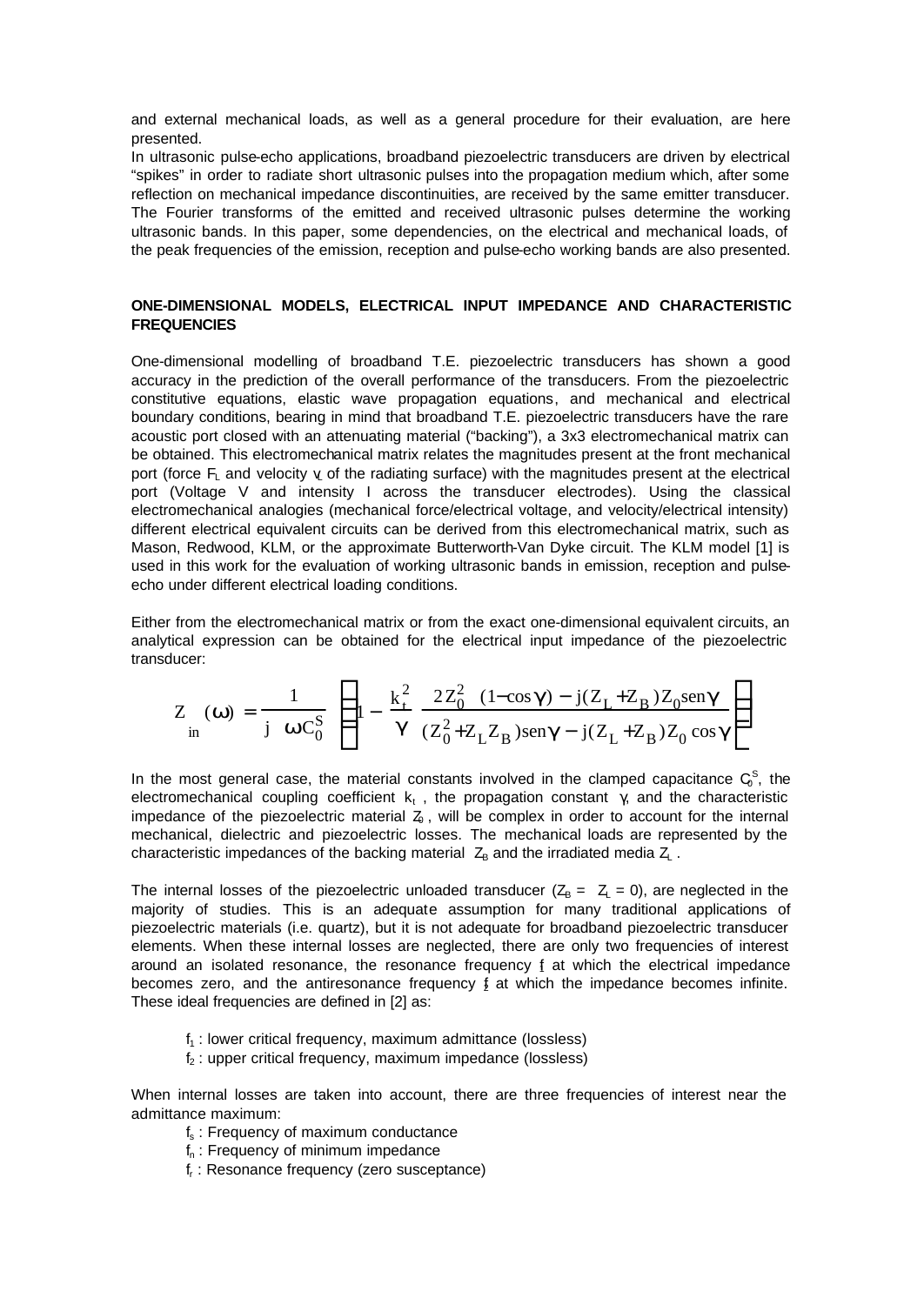and there are other three frequencies of interest near the impedance maximum:

- $f<sub>p</sub>$ : Frequency of maximum resistance
- $f_a$ : Antiresonance frequency (zero reactance)
- $f_m$ : Frequency of maximum impedance

It should be noted that the definition of these frequencies is independent of type of transducer model used for their analysis, though computed frequency shifts depend on the model. We use these definitions for both loaded and unloaded resonators.

#### **SOME DEPENDENCIES OF THE FUNDAMENTAL FREQUENCIES ON INTRINSIC LOSSES**

The complex electrical impedance curves and the characteristic frequencies around the fundamental resonance are frequently used for the characterization of piezoelectric resonators. The internal losses play, in this case of unloaded transducer elements, a predominant role. The shifts of the fundamental frequencies  $f$  and  $f$  caused by intrinsic losses has been studied in previous papers [3-6], using as a reference the exact one-dimensional model with complex material constants for the account of losses. It was shown that, according to the adopted model, the increase of intrinsic mechanical losses increases the resonance frequency  $\epsilon$  and decreases the antiresonance frequency  $f<sub>b</sub>$  It was also shown that the effects of dielectric losses on these characteristic frequencies are quite different than those produced by mechanical losses.

Figure 1 shows the evolution of these characteristic frequencies,  $f<sub>s</sub>$  and  $f<sub>b</sub>$ , with the mechanical loss tangent (tan  $\delta_m$ ), for different values of the dielectric loss tangent (tan  $\delta_b$ ), in the case of a low coupling coefficient resonator ( $k_t = 0.15$ ).



Figure 1. Shift of the frequencies  $f_s$  and  $f_p$  caused by the internal mechanical losses (tan  $\delta_m$ ) in the case of a low coupling coefficient resonator ( $k_t = 0.15$ ). The asterisks locate the values of the lossless frequencies  $f_1$  and  $f_2$ . Different colours correspond to different values of dielectric losses: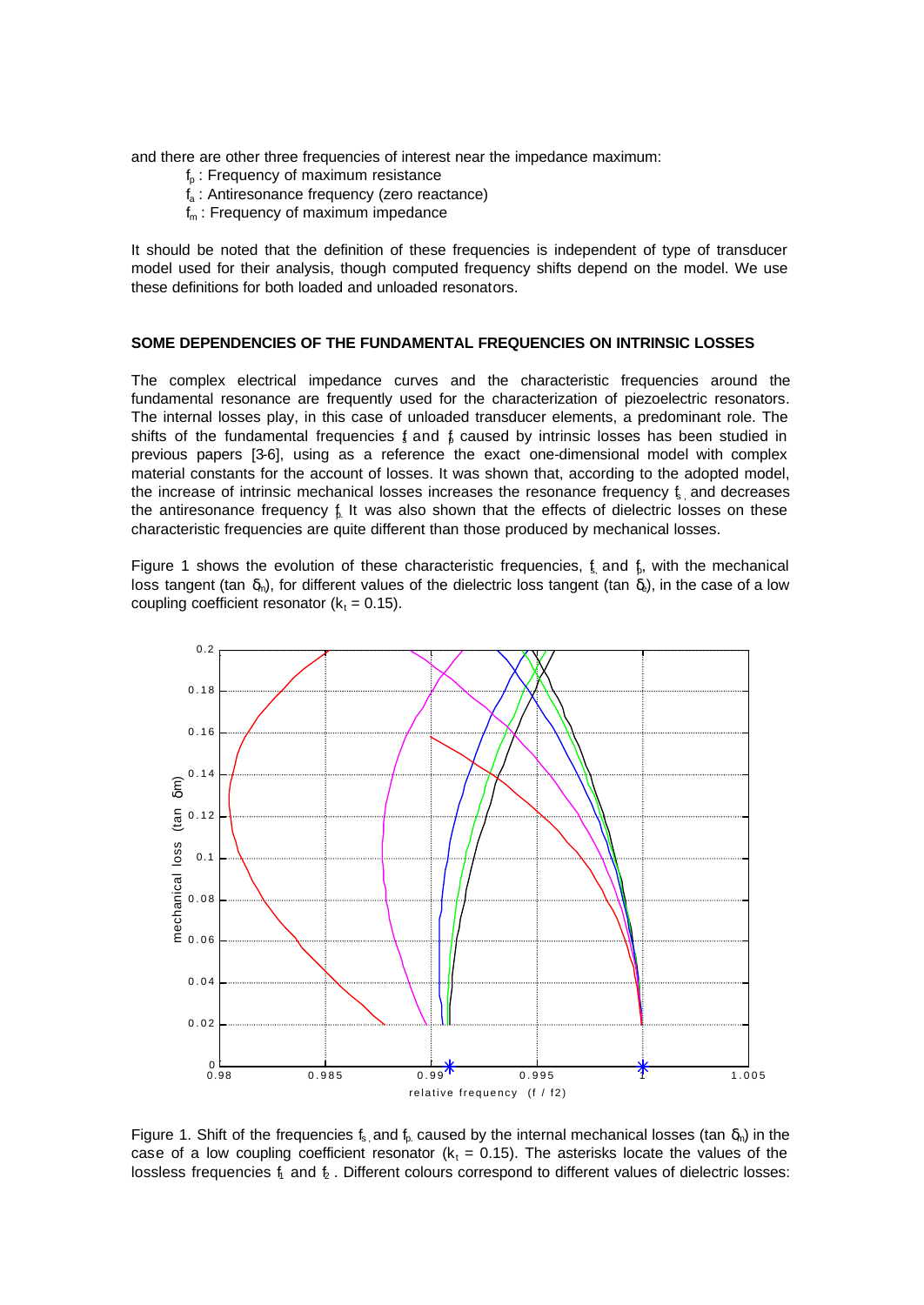a) black: tan  $\delta_e = 0.001$ ; b) green: tan  $\delta_e = 0.01$ ; c) blue: tan  $\delta_e = 0.03$ ; e) magenta: tan  $\delta_e = 0.1$ ; and f) red: tan  $\delta_{\text{e}} = 0.25$ 

The dependences of the other characteristic frequencies with internal mechanical and dielectric losses have also been computed. As a brief summary, it can be said that the frequency  $\oint$ decreases with the increasing of mechanical losses, while on the contrary  $f_m$  increases. For a high value of mechanical losses, the frequencies  $f$  and  $f_a$  disappear, because there are not points of zero susceptance or zero reactance around the fundamental resonance.

These frequency shifts have been computed by the following procedure: the normalized electrical impedance of the piezoelectric resonator [6] is computed in the relative frequency interval (0.7 – 1.2) $f<sub>2</sub>$  at 20000 equally spaced data points. From the resulting complex impedance values, the corresponding maximum, minimum, and zero crossing points and frequency values are determined.

# **SOME DEPENDENCIES OF RESONANCE FREQUENCIES ON EXTERNAL MECHANICAL LOADING**

T.E. piezoelectric plates used in the fabrication of broadband transducers are usually backed by an attenuating material of acoustic impedance  $Z<sub>B</sub>$  in order to obtain a shortening in the ultrasonic pulses, broadening their bandwidths. In addition, the front face is loaded by the inspected medium (either directly or by means of matching layers) of acoustic impedance  $Z$ . In this case, the acoustic impedances  $Z_B$  and  $Z_L$  generally play a predominant role in the resulting values of the electrical impedance.

The normalized electrical impedance bands [6] and associated frequencies have been computed for two types of external mechanical loading: a) a symmetrical loading, with  $Z_B = Z$ ; and b) an asymmetrical loading, assuming an air-backed transducer  $Z_B = 0$ , and varying  $Z_L$  from 0 to 12 Mrayls ( $Z_1$  /  $Z_0 \approx 0.36$ ). A broadband transducer with the same characteristics of Q269 [7] has been considered, here and in the following section.

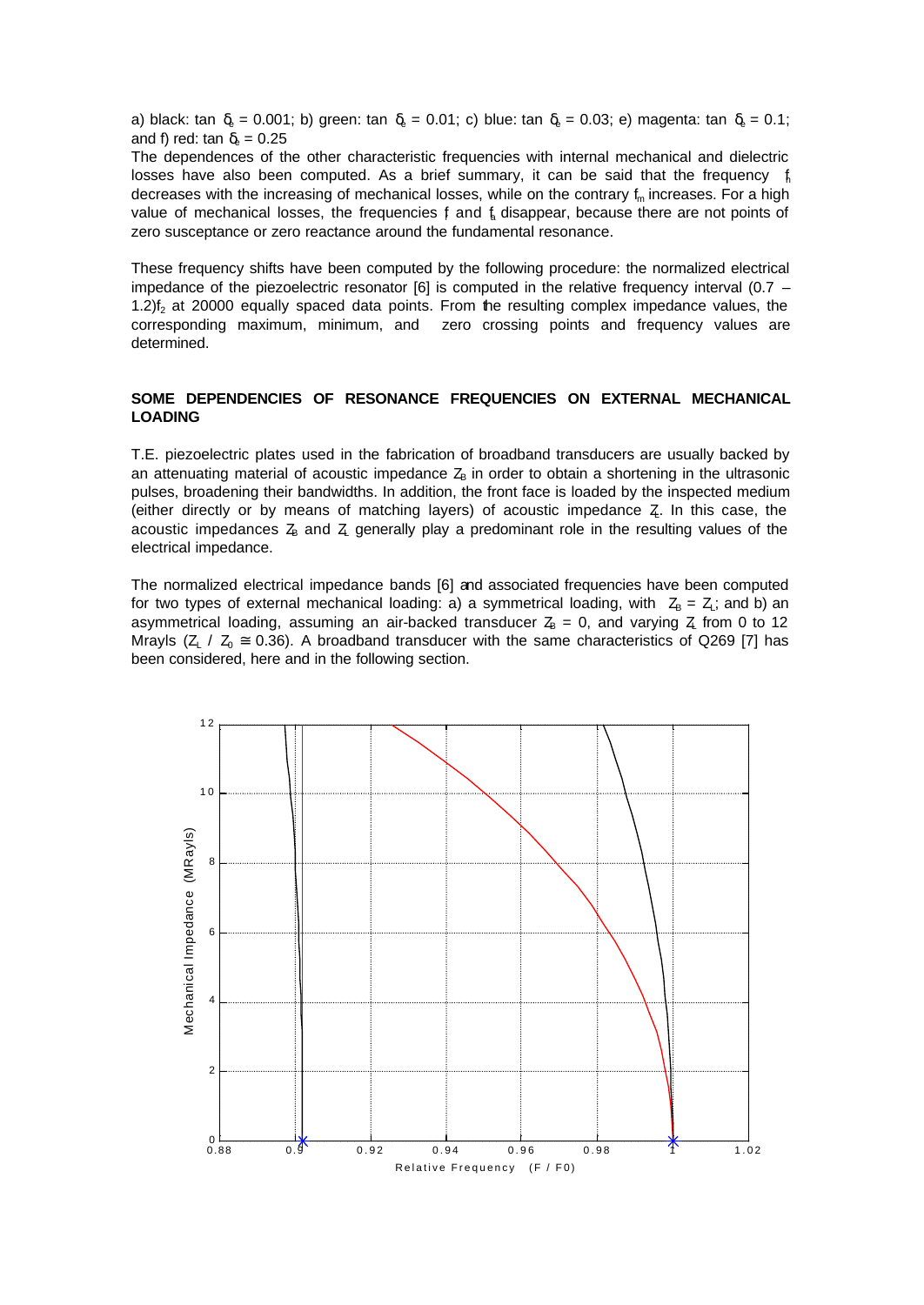Figure 2. Shift of the frequencies  $f_s$  and  $f_s$  caused by external mechanical loading. a) red, symmetrical loading  $Z_B = Z_L$ ; b) black, asymmetrical loading  $Z_B = 0$ .

Figure 2 shows the evolution of the characteristic frequencies  $f_s$  and  $f_p$  with the mechanical loads. It can be observed how the frequency  $f$  decreases with the increase of the mechanical load in both cases of symmetrical and asymmetrical loading conditions. In the particular case of symmetrical loading, the frequency  $f<sub>s</sub>$  is not modified by external mechanical loads. On the other hand, with asymmetrical load, the frequency  $f_s$  decreases with the increase of mechanical load. It should be noted that the shift of  $f_s$  caused by asymmetric external mechanical loading is opposite to the shift caused by internal mechanical losses.

# **SOME DEPENDENCES OF PULSE-ECHO FREQUENCIES ON EXTERNAL ELECTRICAL LOADING**

Broad band piezoelectric transducers are electrically driven by means of "spikes" usually generated by capacitive-discharge electronic circuits, trying to obtain ultrasonic pulses of short duration looking for a good axial resolution. The frequency spectra of the radiated ultrasonic pulses and the received ultrasonic echo signals depend initially on the intrinsic losses and mechanical loading of the transducer. In addition, these frequency spectra depend on the electrical driving conditions[8], electrical matching networks [9], and characteristics of the reception electric stage [10]. The emission, reception and pulse-echo transfer functions, under different electrical matching conditions can be computed from the KLM model, using the T-matrix or "ABCD"-matrix formalism of circuit analysis [11].

Conventional approaches to the piezoelectric emission stage usually assume a waveform generator with resistive output impedance  $R<sub>G</sub>$ . Figure 3.a shows the evolution of the peak frequency of the emission working band, as a function of  $R<sub>s</sub>$  computed for different values of a parallel damping resistance  $R<sub>D</sub>$  (for the same Q269 transducer). It should be noted that for an ideal voltage generator  $R<sub>g</sub> = 0$  (or when the emission transfer function is evaluated with reference to the transducer terminals), the peak frequency of the emission band tends to the frequency  $f_s = 985295$ Hz of the loaded transducer. The increase of the internal resistance  $R<sub>G</sub>$  of the generator produces an increase in the peak frequency, which approaches  $f<sub>i</sub>$  in the absence of parallel damping. The use of a damping resistance  $R<sub>D</sub>$  attenuates this frequency shift. The frequencies  $f<sub>s</sub>$  and  $f<sub>p</sub>$  of the loaded transducer ( $Z_B = 5.4$  Mrayls;  $Z_L = 1.5$  Mrayls) are marked by means of dashed lines.



Figure 3. (a) Shifts of the peak frequencies of the emission working band as a function of generator output resistance R<sub>G</sub>. i) red: without damping  $(R_D = \infty)$ ; ii) blue: R<sub>D</sub> = 100 Ohms; iii) black: R<sub>D</sub> = 50 Ohms. (b) Shifts of the peak frequencies of the reception working band as a function of the damping resistance R<sub>D</sub> (at the origin of R<sub>D</sub> axis there is not damping resistance, R<sub>D</sub> =  $\infty$ ). i) red: with inductive tuning coil  $L_P = 22 \mu H$ ; ii) black: without inductive tuning.